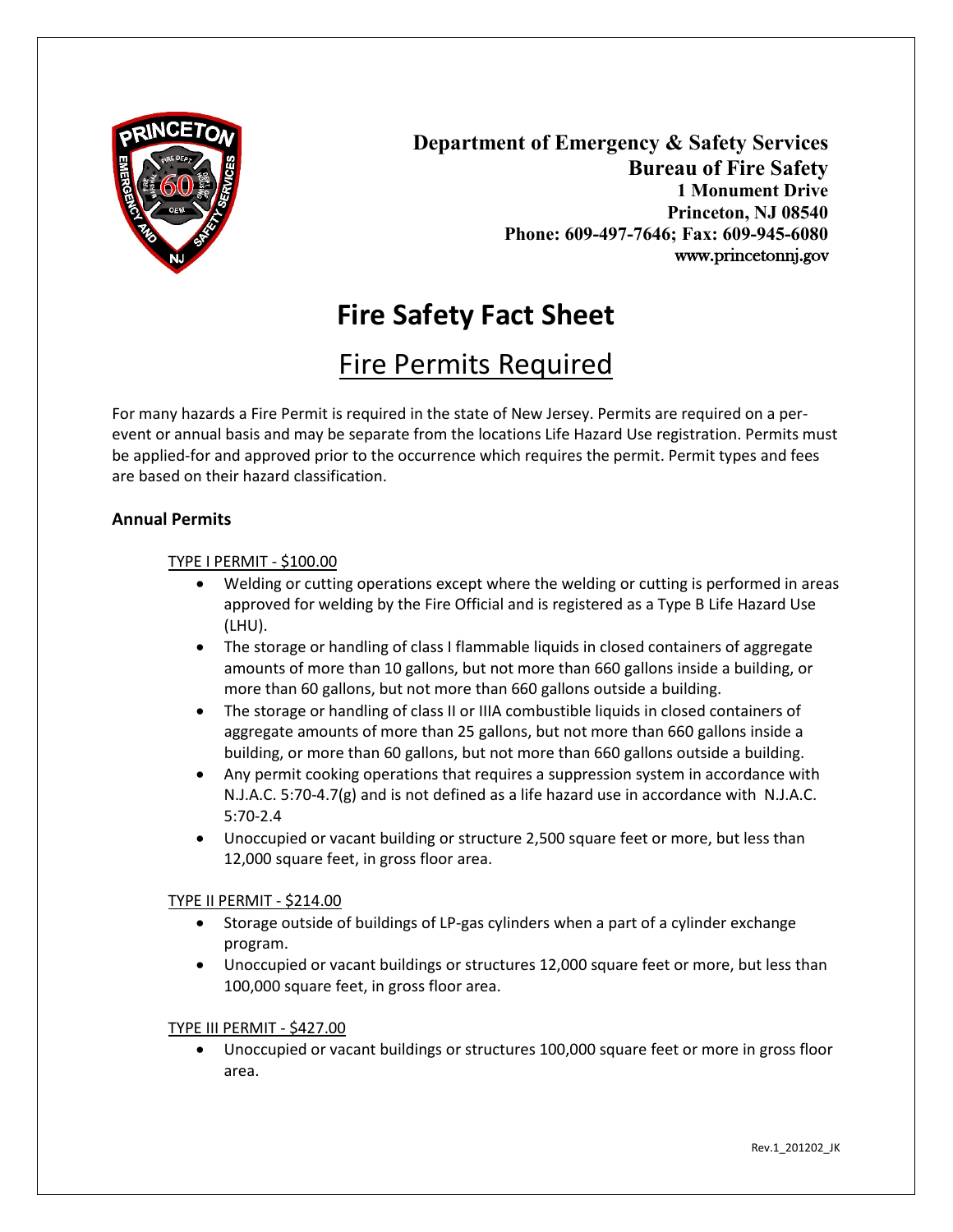#### TYPE IV PERMIT - \$641.00

- Storage or use at normal temperature and pressure of more than 2,000 cubic feet of flammable compressed gas or 6,000 cubic feet of nonflammable compressed gas.
- The storage of more than 10 gallons of liquid oxygen, flammable cryogenic liquids, or cryogenic oxidizers, or non-flammable cryogenic liquids.
- Storage, handling, or use of more than 660 gallons of flammable, combustible, or unstable liquids.
- TO STORE OR HANDLE:
	- o More than 55 gallons of corrosive liquids.
	- o More than 500 pounds of oxidizing material
	- o More than 10 pounds of organic peroxides
	- o More than 500 pounds of nitromethane
	- o More than 1,000 pounds of ammonium nitrate
	- $\circ$  More than one microcurie of radium not contained in a sealed source
	- $\circ$  More than one millicurie of radium or other radiation material in a sealed source or sources
	- $\circ$  Any amount of radioactive material for which a specific license from the Nuclear Regulatory Commission is required
	- o More than 10 pounds of flammable solids

## **Per-Event Permits**

#### TYPE I PERMIT - \$100.00

- Open Flame Cooking.
- Open Flame Bonfires.
- Open Flame Torch work for paint removal or roof work.
- Open Flame Public Gathering for entertainment, amusement or recreation.
- Open Flame For the training of non-fire services personnel.
- Tents and Canopies:
	- o Any tent greater than 900 square feet or 30 feet in any dimension whether single or multiple tents.
	- o Any tent with bleachers more than 11 feet in height.
	- $\circ$  Note: Tents may be subject to the uniform construction code (UCC) permitting based on use date range, dimensions and total square footage.
- Welding or cutting operations wherein an annual permit has not been applied for.
- Overnight stays in any Group A-4 Place of Worship used as a temporary shelter.
- The occasional use of a multipurpose room with a maximum permitted occupancy of 100 persons or more for amusement, entertainment or mercantile purposes.
- Using a commercial farm building (per UCC) as a place of public assembly for no more than 15 days in a calendar year.
- The temporary use of a building or any portion thereof as a special amusement building for no more than 15 days in a calendar year.
- An outdoor combustible maze which is less than 6 feet in height, lacks a roof and does not contain any electrical equipment.
	- o Mazes composed of living rooted vegetation such as trees or corn stalks do not require a permit.